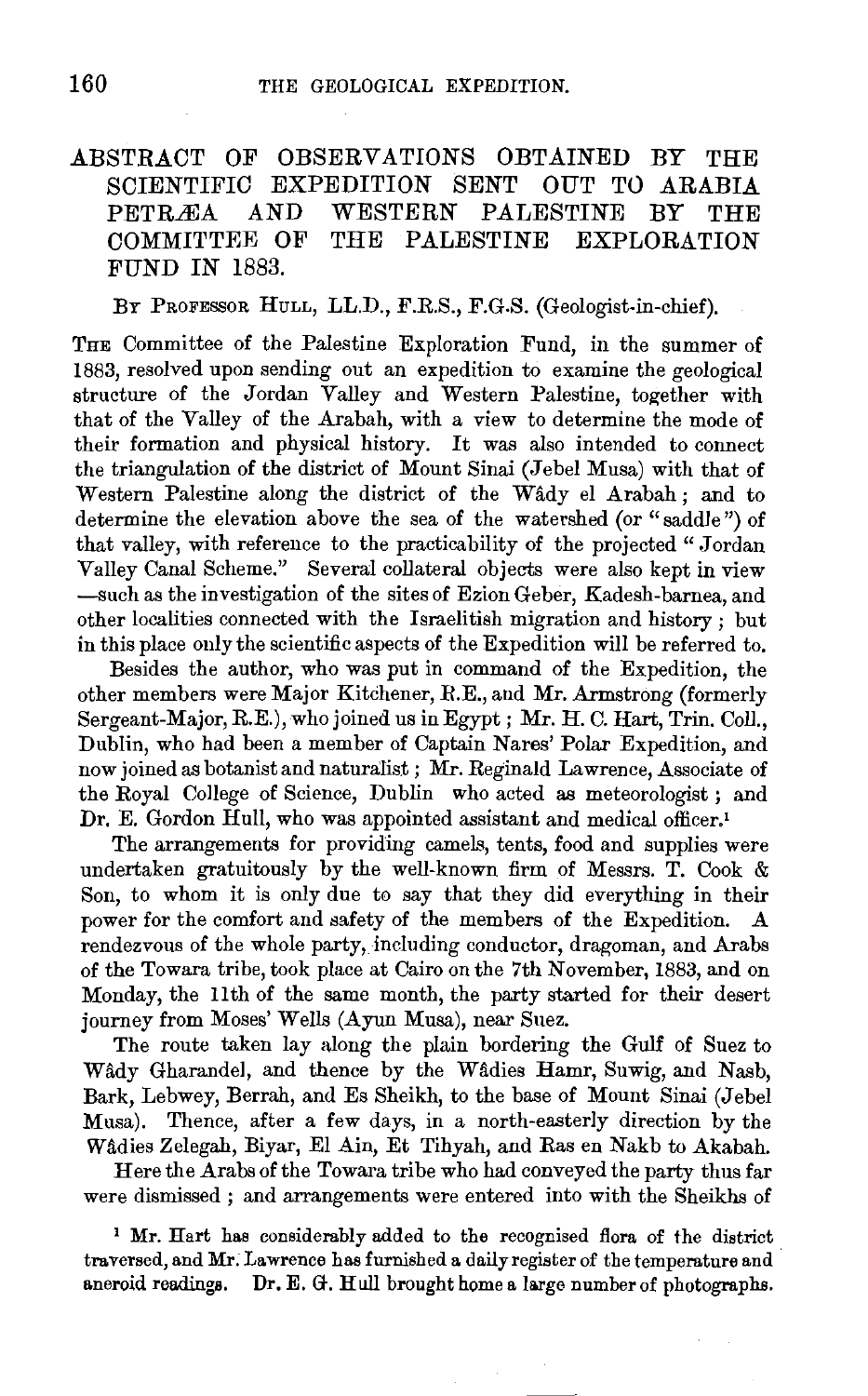the Alowins for a convoy along the Wady el Arabah to Petra, and the shore of the Salt Sea (Bahr Lut). This having been effected, the party left Akabah on the 3rd December ; and after visiting Petra, Mount Hor (Jebel Haroun), and several of the branching valleys on either side, reached Es Safieh on the 17th of the same month, and camped by the village of the Ghawarnehs, where they remained ten days, including Christmas Day. Horses and mules having at length arrived from Jerusalem, accompanied by a small escort of Turkish cavalry, the party crossed to the western shore of the Salt Sea, and after examining Khasham (or Jebel) Usdum  $(the salt mountain)$ , ascended by the Wady Zuweirah towards the tableland of Southern Palestine, camping successively at Wady el Abd, Tel el Melh, Bir es Saba (Beersheba), Tel Abu Hareireh, and reaching Gaza on the last day of the year. Here the party would have been obliged to remain in quarantine for fifteen days but for the friendly offices of Lord Dufferin, the British Ambassador at Constantinople, who procured their release on the morning of the fifth day. They then proceeded onwards by Jaffa to Jerusalem, from whence excursions were made to the Jordan Valley, and other places around, and by which two complete traverses of Southern and Central Palestine were effected. The whole distance traversed was about 700 miles, of which 500 miles were on camel-back, the remainder on horseback. A final expedition through Northern Palestine was then arranged for, but was brought to an end by a heavy fall of snow, which covered the whole of the tableland of Palestine to a depth of 2 feet and upwards. The party left Jaffa on their return to England on Friday, 25th of January, Major Kitchener having previously returned to Egypt.

*Scientific results.*—Before proceeding to give an outline of the scientific results of the Expedition, the author desires to express his obligations to the writings of previous explorers in the same field, especially to those of Russeger, Fraas, Tristram, and of MM. Lartet and Vignes, of the expedition carried out by the Due de Luynes.

1. A complete triangulation of the district lying between the mountains of Sinai and the Wâdy el Arabah, including that of the Wâdy el Arabah itself, bounded on the west by the tableland of the Tth, and on the east by the mountains of Edom and Moab. An outline survey along the line of route was also made, and has been laid down in MS. on a map prepared by Mr. Armstrong on the same scale as the reduced Map of Palestine, viz.,  $\frac{3}{8}$  inch to one statute mile, or  $\frac{1}{168960}$ .

2. Some important rectifications of the borders of the Salt Sea, and of the Gulf of Akabah, were also made.

3. A geological reconnaissance along the line of route through the districts of Sinai, Akabah, and the Wâdy el Arabah, including the following particulars: $-$ 

 $(a)$  Collections of fossils from the Wady Nasb Limestone, in addition to those already made by Mr. Bauerman and Colonel Sir C. W. Wilson. These fossils (which are being examined by Professor Gollas) go to show that this limestone is of Carboniferous age; the Wâdy Nasb limestone was found to continue over a considerable region north of Mount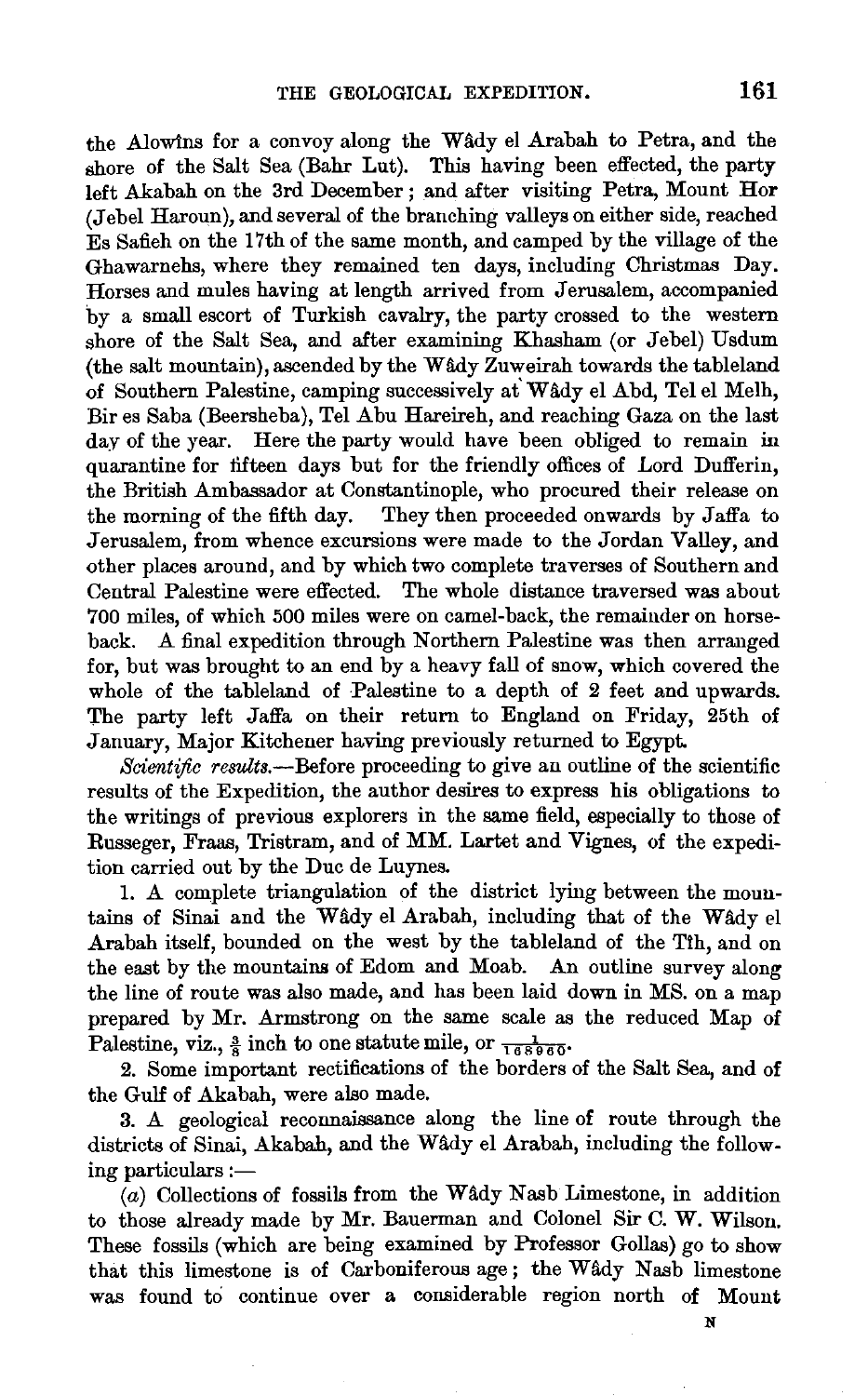Sinai, and was again recognised amongst the mountains of Moab on the east side of the Salt Sea in the Wâdy el Hessi. As this limestone rests upon a red sandstone foundation, this latter may also be assumed to be of the same geological age, and therefore cannot be the representative of the "Nubian Sandstone'' of Russeger, which (as Professor Zittel has show) is of Cretaceous age. I propose to call this formation, therefore, "the Desert Sandstone." It forms with the limestone a strip along the borders of the ancient rocks of paleozoic or archean age, and is about 400 feet in average thickness ; the base is generally a conglomerate.

 $(b)$  Above the Wady Nasb limestone is another sandstone formation. of which a large portion of the Debet er Ramleh is formed. It is laid open in the Wâdies Zelegah, Biyar, &c., and along the mountains of Edom and Moab. Out of this rock have been hewn the ancient temples, tombs, and dwellings of Petra and the Wâdy Musa. It stretches along the southern escarpment of the Tih plateau, and forms the base of the limestone cliffs along the margin of the Wâdy el Arabah as far north as Nagb el Salni. This sandstone formation is soft, red, or beautifully variegated, and is in all probability of Cretaceous age, and therefore the true representative of the "Nubian Sandstone" of Russeger. It will thus be seen that there are two red sandstone formations. one below, the other above the Carboniferous limestone of the Wady Nasb.

 $(c)$  The geological structure of the Wâdy el Arabah was examined throughout a distance of 120 miles from south to north. That it has been hollowed out along the line of a main fault, ranging from the eastern shore of the Salt Sea to that of the Gulf of Akabah, was clearly ;determined ; and the position of the fault itself was made out and laid down on the map' in six or seven places, one being about ten miles north of Akabah, another near the watershed, in which places the limestone of the Tih (cretaceo-nummulitic) is faulted against the old porphyritic and metamorphic rocks. I here give two sketch sections to illustrate the structure at these points (see p. 163).

There are numerous parallel and branching faults along the Arabah Valley, but there is one leading fracture running along the base of the Edomite Mountains, to which the others are of secondary importance ; this may be called "The Great Jordan Valley fault." The relations of the rocks in the Ghor and Jordan Valley have already been shown by Lartet, Tristram, Wilson, and others, to indicate the presence of a large fault corresponding with the line of this remarkable depression, and the author considers the fracture he has observed in the Arabah Valley to be continuouswith that of the Jordan.

 $(d)$  The ancient rocks which form the floor either of the Degert, or Nubian, sandstone formations, consist of granite, gneiss, porphyries, and more rarely metamorphic schistose rocks-together with volcanic rocks, consisting of agglomerates, tuffs, and beds of felspathic trap. The author-

<sup>1</sup> The map used was an enlarged plan from Smith and Groves' Ancient Atlas-(J. Murray).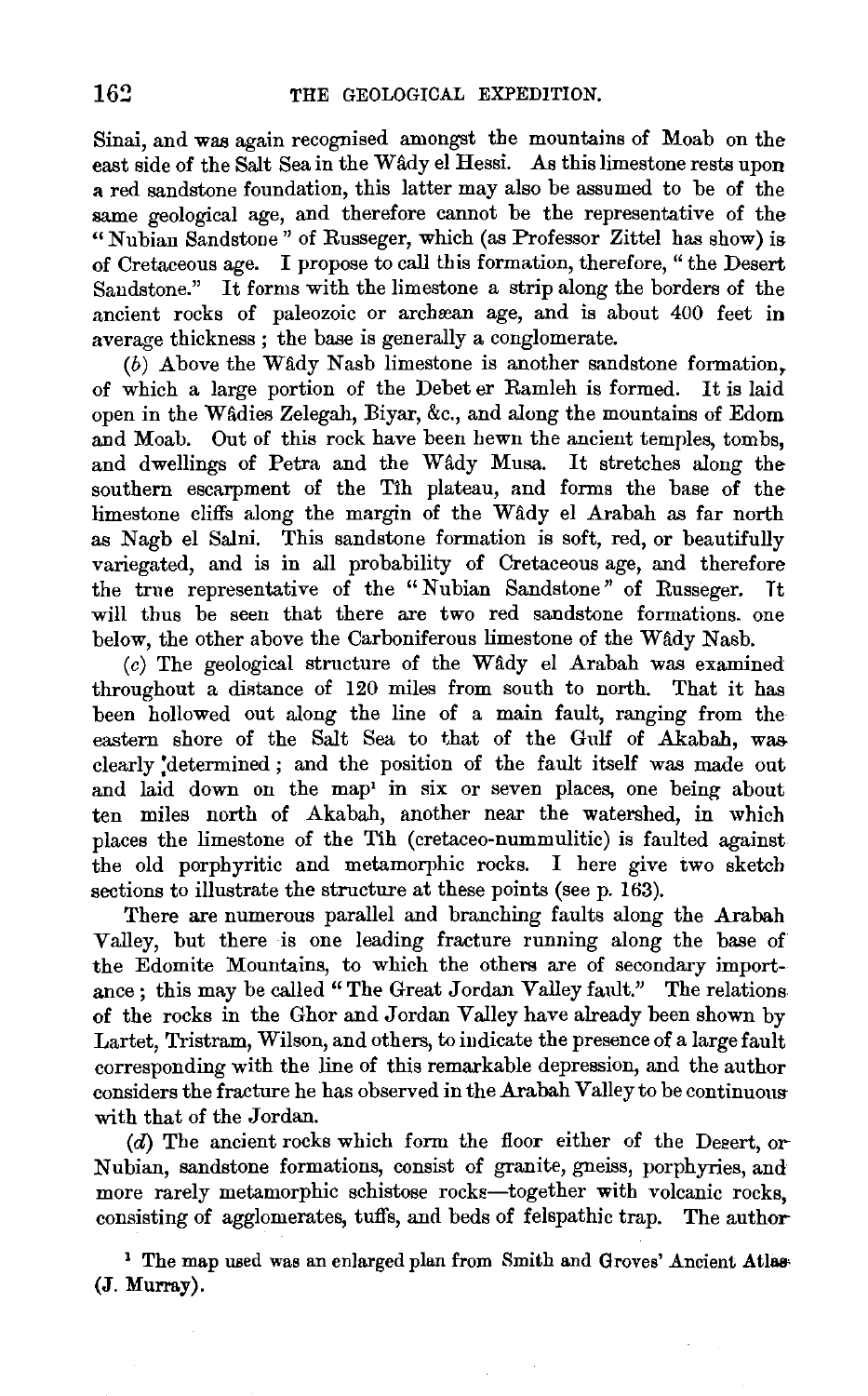

 $\mathbf{z}$  $\boldsymbol{\kappa}$  THE TV0IDOTOHD EXPEDITION.

 $163$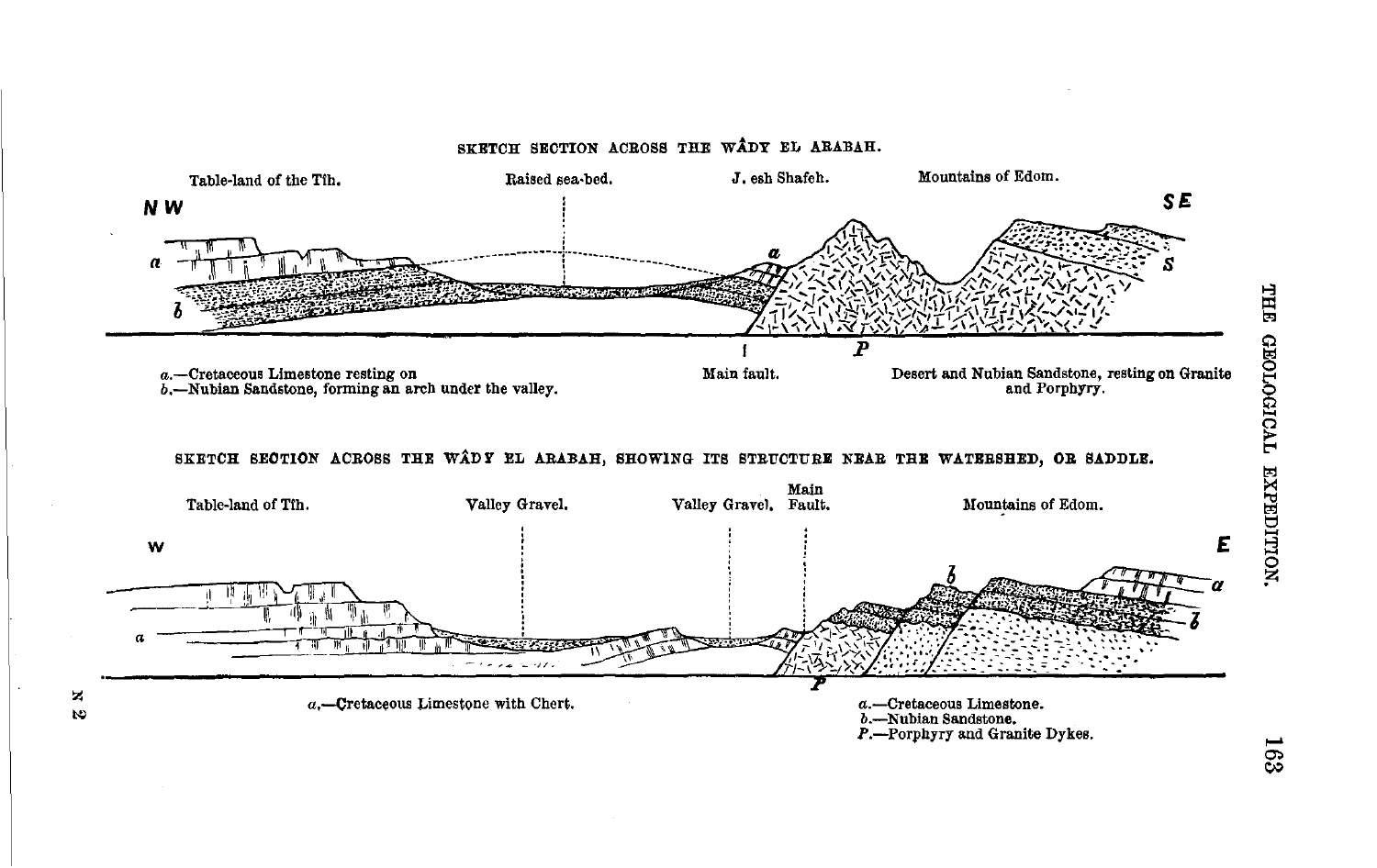is disposed to concur with Dr. Lartet in considering the gneissose and granitoid rocks to be of archaen (or Laurentian) age, as they are probably representative of those of Assouan in Upper Egypt, which Principal Dawson has recently identified with those of this age. The granites and porphyries are traversed by innumerable dykes of porphyry and diorite, both throughout the Sinaic mountains and those of Edom and Moab ; and the author considers it probable that the volcanic rocks which are largely represented along the base of Mount Hor, and of Jebel Somrah near Es Safieh, are contemporaneous with these dykes. As far as the author was able to ·observe, none of these dykes penetrate the Desert or Nubian landstones, and if so, they may be considered of pre-Carboniferous age. The upper surface of the ancient rocks was extremely tmeven previous to the deposition of the Desert sandstone, having been worn and denuded into ridges and hollows ; over this irregular floor the sandstone strata were deposited.

4. The occurrence of terraces of marl, gravel, and silt, through which the ravines of existing streams have been cut at an elevation (according to aneroid determination) of about 100 feet above the level of the Mediterranean, was taken to show that the level of the Salt Sea (Bahr Lut) at one time stood about 1,400 feet higher than at present. These beds of marl were first observed at the camp at Ain Abu Beweireh; they contain blanched shells of the genera *Melanopsis* and *Melania*. The beds of marl were observed to be enclosed by higher ground of more ancient strata in every direction except towards the north, where they gently slope downwards towards the borders of the Ghor, and become incorporated with strata of the 600-feet terrace.

The author concurs with Dr. Lartet in thinking that the waters of the Jordan Valley did not flow down into the Gulf of Akabah, after the land had emerged from the sea ; the disconnection of the inner and outer waters was very ancient, dating back to Miocene times.

The occurrence of beds of ancient lakes-consisting of coarse gravel, sand, and marl, amongst the mountains of Sinai, and in the Wâdy el Arabah, where now only waterless valleys occur, taken in connection with other phenomena, have impressed the author with the conviction that the former climatic conditions of Arabia Petrrea were very different from those of the present day. Such terraces have been observed by Dr. Post in the Wâdy Feirân, and Colonel Sir C. W. Wilson in the Wâdy Solaf, and by the author in the Wâdies Gharandel, Goweisah, Hamr, Solaf, and Es Sheikh or Watiyeh. It would appear that, at a period coming down probably to the prehistoric, a chain of lakes existed amongst the tortuous valleys and hollows of the Sinaic peninsula. The gypseous deposits of Wâdy Amarah and of 'Ain Hawareh are old lake beds, and Mr. Bauerman has observed remains of fresh-water shells *(Lymnaea truncatula)* and a species of *Pisidium*  in "lake or river alluvium" of the Wadies Feiran and Es Sheikh. ("Quart. Journ. Geol. Soc.," Vol. XXV, p. 32.)

7. The author considers it probable that these ancient Sinaitic lakes belong to an epoch when the waters of the Mediterranean and the Red Sea rose to a level considerably higher than at present, and when, consequently,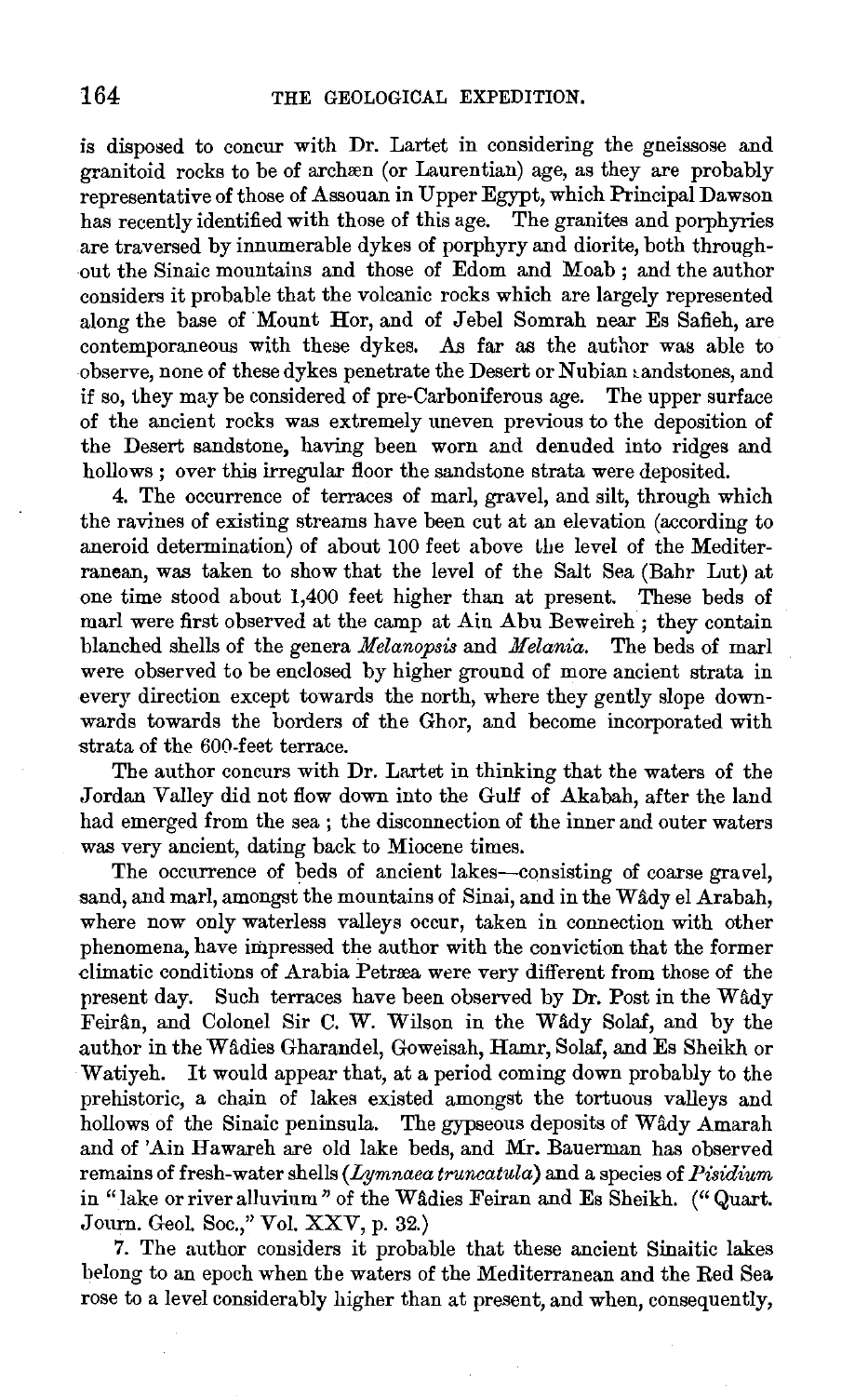there was less fall for the inland waters in an outer direction. The evidence of a submergence, to a depth of at least 200 feet, is abundantly clear in the occurrence of raised beaches or sea beds with shells, corals, and crinoids of species still living in the adjoining waters. The raised beaches of the Mediterranean and Red Sea coasts have been observed by the officers of the Ordnance Survey, and by Fraas, Lartet, Schweinfurth, Post, and others. They were observed by the author at the southern extremity of the Wady el Arabah, and shells and corals were found round the camp of the 3rd December at an elevation of about 130 feet above the Gulf of Akabah.

These ancient sea beds are represented in the Egyptian area by the old coast line of 220 feet, discovered by Fraas along the flanks of the Mokattam Hills above Cairo, and recently described by Schweinfurth. (Uber die geol. schichtungliederung d. M okattam bei Cairo; Zeit. d. Dents. Geol. Gesel, 1883.) The period in which the sea rose to this level may be stated in general terms as the Pliocene, but it continued downwards till more recent times ; and the author believes that at the time of the Exodus the Gulf of Suez reached as far as the Great Bitter Lake *(Quarterly Statement,* April, 1884), a view in which he is supported by Principal Dawson, F.R.S. It is scarcely necessary to observe that through the longer portion of this period of submergence Africa was disconnected from Asia. .

8. The Miocene period is not represented by any strata throughout the district traversed by the Expedition. The author considers that in this part of the world the Miocene period was one of elevation, disturbance, and denudation of strata ; not of accumulation. To this epoch he refers the emergence of the whole of the Palestine, and of the greater part of the Sinaitic, area from the sea, in which the cretaceo-nummulitic limestone formations were deposited. To this epoch also he considers the faulting and flexuring of the strata is chiefly referable ; and notably the formation of the great Jordanic line of fault, with its branches and accompanying flexures in the strata-which are very remarkable along the western sides of the Ghor. These phenomena were accompanied and followed by extensive denudation and the production of many of the principal physical features of the region referred to.

9. The evidences of a Pluvial period throughout this region are to be found  $(a)$  in the remains of ancient lake beds,  $(b)$  in the existence of terraces in the river valleys,  $(c)$  in the great size and depth of many valleys and gorges, now waterless except after severe thunderstorms, and  $(d)$  in the vastly greater size of the Salt Sea (or Dead Sea), which must have had a length of nearly 200 English miles from north to south at the time when its surface was at a higher level than that of the Mediterranean at the present day. The author considers that this Pluvial period extended from the Pliocene through the post-Pliocene (or Glacial) down to recent times. As it is known, from the observations of Sir J. D. Hooker, Canon Tristram, and others, that perennial snow and glaciers existed in the Lebanon during the Glacial epoch, the author infers that the adjoining districts to the south of the Lebanon must have had a climate approaching that of the British Isles at the present day;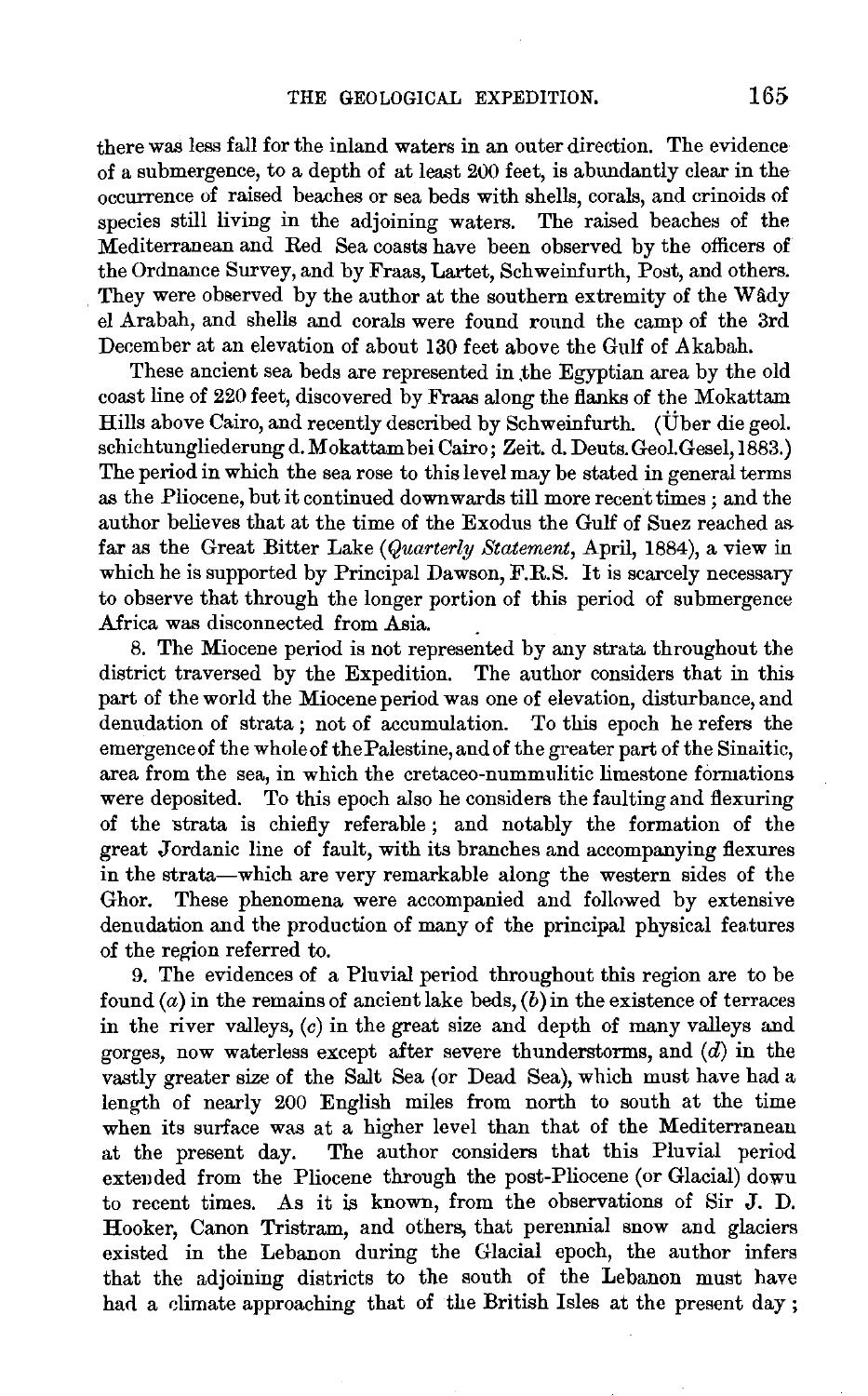and that, in a region of which many parts are over 2,000 feet in elevation, there must have been abundant rainfall. Even when the snows and glaciers of the Lebanon had disappeared, the effects of the colder climate which was passing away must have remained for some time, and the vegetation must have been more luxuriant down to within the epoch of human habitation. The author's views generally coincide with those of Theobald Fisher, as extended by him to a much wider area. (" Studien iiber das Klima der MediterraneanLander," Peterman's Mittheilungen, 1879.)

10. The author considers that there are reasons for concluding that the outburst of volcanic phenomena in North-Eastern Palestine in the region of the Jaulan and Hauran, &c., has an indirect connection with the formation of the great Jordan Lake of the Pluvial period. The presence of water in considerable volume in now recognised as necessary to volcanic activity, and the author submits that this interdependence was brought about when the waters of the Lake stretched as far north as the little Lake of Huleh. These waters, under a pressure of several hundred feet, would find their way into the interior of the earth's crust along the lines of the great Jordan Valley fault, and of its branches, and thus supply the necessary "steam-power" for volcanic action. The period when the volcanoes of the Jaulan and Hauran were in action appears to have ranged from the Pliocene through the post-Pliocene to the beginning of the recent ; when, concurrent with the falling away and partial drying up of the waters of the great Lake, the volcanic fires became extinct and the great sheets of basaltic lava ceased to flow.

If these views are correct, it would seem that during the Glacial epoch, Palestine and Southern Syria presented an aspect very different from the present. The Lebanon throughout the year was snow-clad over its higher elevations, while glaciers descended into some of its valleys. The region of the Hauran, lying at its southern base, was the site of several extensive volcanoes, while the district around, and the Jordan Valley itself, was invaded by floods of lava. A great inland sea, occupying ·the Jordan Valley, together with the existing comparatively restricted sheets of water, stretched from Lake Huleh on the north, to a southern margin near the base of Samrat Fiddân  $\Lambda$ n the Wâdy el Arabah of the present day, while numerous arms and bays stretched into the glens and valleys of Palestine and Moab on either hand. Under such climatic conditions, we may feel assured, a luxuriant vegetation decked with verdure the hills and vales to an extent far beyond that of the present, and amongst the trees, as Sir J. D. Hooker has shown, the cedar may have spread far and wide.

11. The author has not thought it necessary to go into the question of the origin of the salinity of the Salt Sea, as this question is now fully understood. He is obliged to differ with Dr. Lartet in his view of the origin of the salt mountain, Jebel Usdum,' which he (the author) regards

 $<sup>1</sup>$  Lartet regards the strata of this mountain as belonging to the Nummulitic</sup> period.